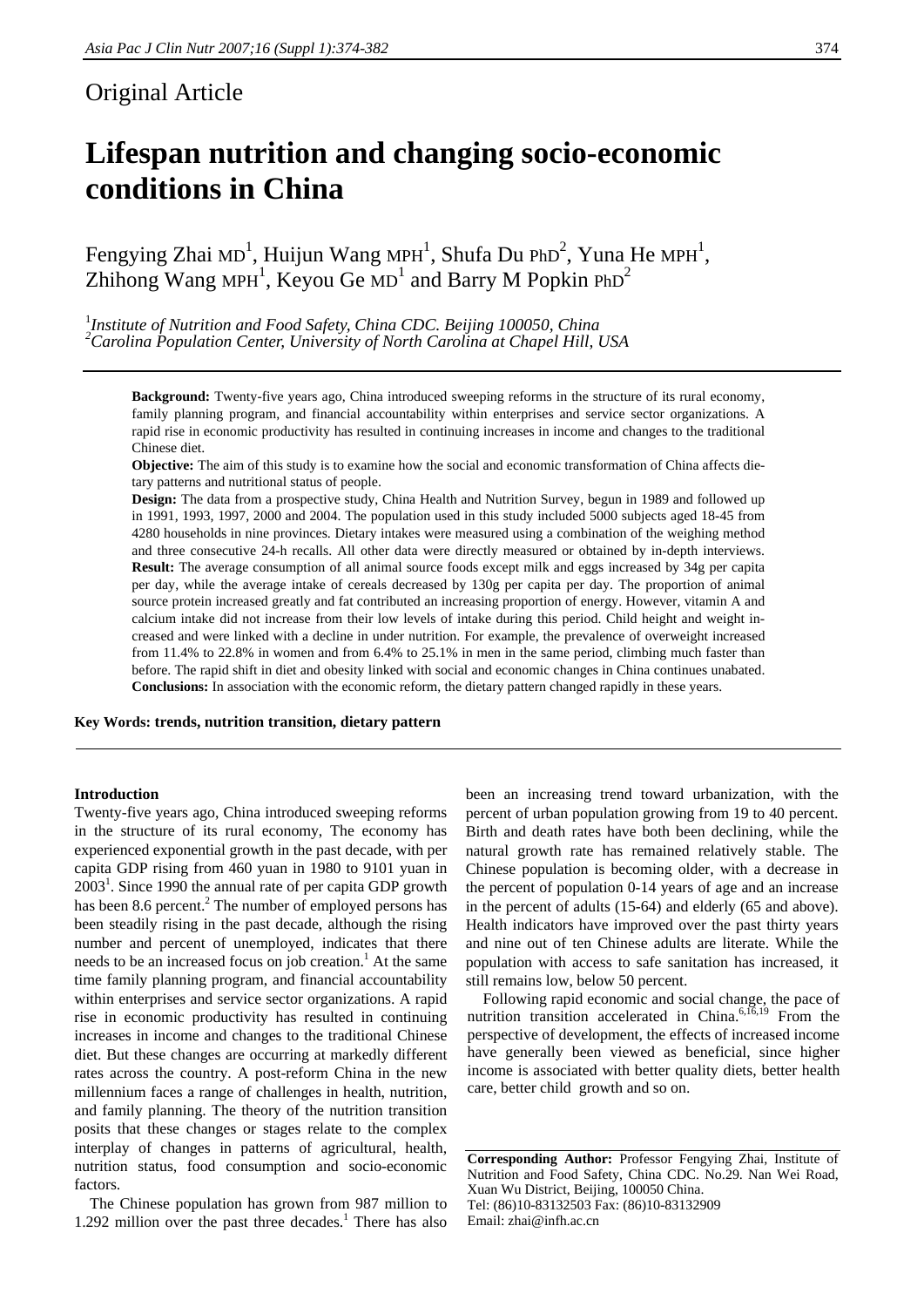On the other hand, as income increases, dietary changes typically include higher energy and fat intakes, increased consumption of animal foods and processed foods. This chapter focuses on the interplay of demographic and economic changes with affect China's food demand and nutritional status.

#### **Subject and methods**

#### *Data and study population*

The data from China Economic, Population, Nutrition and Health Survey, which covers nine provinces, that varies substantially in geography, economic development, public resources, and health indicators. A multistage, random cluster sample was used to draw the sample surveyed in each of the provinces. Counties in the nine provinces were stratified by income (low, middle, and high) and a weighted sampling scheme was used to randomly select four counties in each province. In addition, the provincial capital and lower income cities were selected when feasible. Villages and townships within the counties and urban and suburban neighbourhoods within the cities were selected randomly. In 1989-1993 there were 190 primary sampling units, a new province and its sampling units were added in 1997. Currently there are about 3800 households in the overall survey, covering 16,000 individuals, including all age groups. The data can be stratified by region, gender and province. Follow-up levels are high, but families that migrate from one community to a new one are not followed.

 The surveys collected information on all individuals living in the household. A complete household roster is used as a reference for subsequent blocks of questions on time allocation at home (e.g., child care, elderly care, other key home activities) and economic activities. Questions on income and time allocation probe for any possible activity each person might have engaged in during the previous year, both in and out of the formal market. Three days worth of detailed household food consumption information is collected. In addition, individual dietary intake for three consecutive days is collected for every household member, irrespective of age or relationship to the household head. Adults and children received detailed physical examinations that included weight, height, arm and head circumference and so on. Limited clinical nutrition and physical functioning data was collected in 1993, 1997, 2000 and 2004. Apart from the household and individual questionnaires, information is also collected on community infrastructure (water, transport, electricity, communications, and so on), services (family planning, health facilities, retail outlets), population, prevailing wages, and related variables.

 The Study selected adults aged 18-45 in the survey to combine the study population. 5072 adult aged 18-45 in 1989, 5710 in 1991, 5202 in 1993, 5048 in 1997, 5160 in 2000 and 4474 in 2004 .

#### **Result**

#### *Trends in dietary intake*

Historically, the Chinese diet has been mainly plant based. The fat intake of the Chinese population remained at a low level for a relatively long time<sup>4-5</sup>. However, since 1990's, there have been noticeable changes to the Chinese dietary pattern due to rapid economic development, adequate food supply and changes in consumption pattern. With the income increase, the consumption of animal food, particularly meats and eggs, increased dramatically whereas the consumption of cereals and tubers has decreased. In general, these changes have improved the quality of the Chinese diet, however, as will be demonstrated in the following section, there are also some alarming trends in the intake of energy from fat,

**Table 1** Composition of subjects

| Population Group |           | 1989 |       | 1991        |       |      | 1993  |             | 1997  |      | 2000  |             | 2004  |  |
|------------------|-----------|------|-------|-------------|-------|------|-------|-------------|-------|------|-------|-------------|-------|--|
|                  |           | n    | $\%$  | $\mathbf n$ | $\%$  | n    | $\%$  | $\mathbf n$ | $\%$  | n    | $\%$  | $\mathbf n$ | $\%$  |  |
| Sex              | Male      | 2400 | 47.3  | 2692        | 47.1  | 2460 | 47.3  | 2464        | 48.8  | 2486 | 48.2  | 2160        | 48.3  |  |
|                  | Female    | 2672 | 52.7  | 3018        | 52.9  | 2742 | 52.7  | 2584        | 51.2  | 2674 | 51.8  | 2314        | 51.7  |  |
|                  | Total     | 5072 | 100.0 | 5710        | 100.0 | 5202 | 100.0 | 5048        | 100.0 | 5160 | 100.0 | 4474        | 100.0 |  |
|                  |           |      |       |             |       |      |       |             |       |      |       |             |       |  |
| Age              | $18 -$    | 1132 | 22.3  | 1429        | 25.0  | 1252 | 24.1  | 1047        | 20.7  | 905  | 17.5  | 626         | 14.0  |  |
|                  | $25 -$    | 1052 | 20.7  | 1159        | 20.3  | 906  | 17.4  | 916         | 18.1  | 817  | 15.8  | 648         | 14.5  |  |
|                  | $30 -$    | 1028 | 20.3  | 884         | 15.5  | 867  | 16.7  | 1014        | 20.1  | 964  | 18.7  | 893         | 20.0  |  |
|                  | $35 -$    | 1015 | 20.0  | 1150        | 20.1  | 1066 | 20.5  | 832         | 16.5  | 1177 | 22.8  | 1032        | 23.1  |  |
|                  | $40 - 45$ | 845  | 16.7  | 1088        | 19.1  | 1111 | 21.4  | 1239        | 24.5  | 1297 | 25.1  | 1275        | 28.5  |  |
|                  | Total     | 5072 | 100.0 | 5710        | 100.0 | 5202 | 100.0 | 5048        | 100.0 | 5160 | 100.0 | 4474        | 100.0 |  |
|                  |           |      |       |             |       |      |       |             |       |      |       |             |       |  |
|                  | Urban     | 806  | 15.9  | 851         | 14.9  | 671  | 12.9  | 717         | 14.2  | 630  | 12.3  | 599         | 13.4  |  |
|                  | Suburb    | 779  | 15.4  | 934         | 16.4  | 897  | 17.2  | 1005        | 19.9  | 997  | 19.4  | 914         | 20.5  |  |
| Com-<br>munity   | Town      | 756  | 14.9  | 910         | 15.9  | 805  | 15.5  | 761         | 15.1  | 867  | 16.9  | 686         | 15.3  |  |
|                  | Rural     | 2731 | 53.8  | 3015        | 52.8  | 2829 | 54.4  | 2565        | 50.8  | 2645 | 51.5  | 2272        | 50.8  |  |
|                  | Total     | 5072 | 100.0 | 5710        | 100.0 | 5202 | 100.0 | 5048        | 100.0 | 5160 | 100.0 | 4474        | 100.0 |  |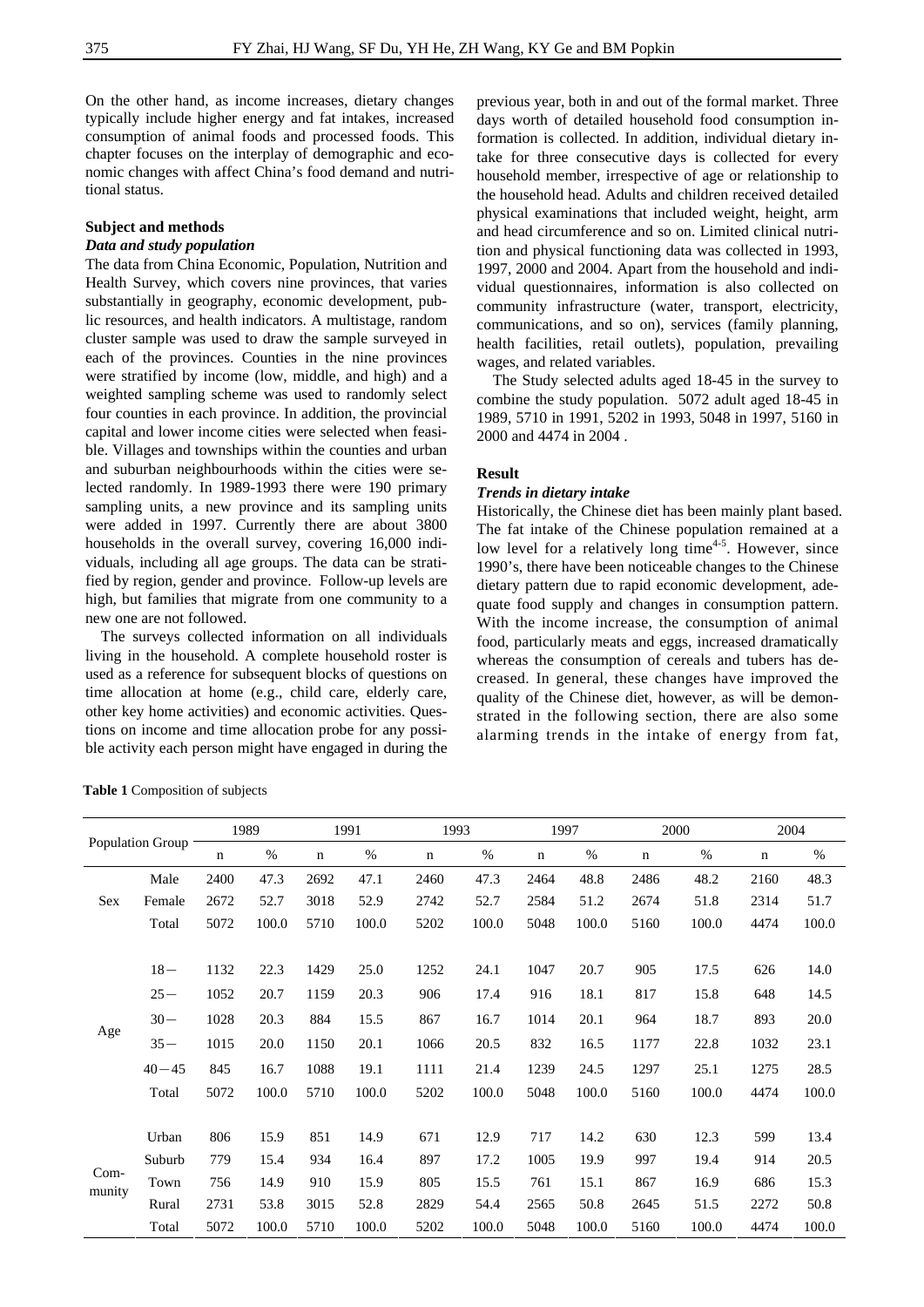|                      | total          |                |                |      |      | rural |                |      |                |      | urban |      |      |      |      |      |      |      |
|----------------------|----------------|----------------|----------------|------|------|-------|----------------|------|----------------|------|-------|------|------|------|------|------|------|------|
| food                 | 1989           | 1991           | 1993           | 1997 | 2000 | 2004  | 1989           | 1991 | 1993           | 1997 | 2000  | 2004 | 1989 | 1991 | 1993 | 1997 | 2000 | 2004 |
| rice                 | 348            | 337            | 320            | 297  | 274  | 280   | 362            | 338  | 335            | 312  | 290   | 295  | 316  | 336  | 284  | 262  | 237  | 243  |
| wheat                | 190            | 196            | 199            | 181  | 152  | 167   | 193            | 196  | 211            | 193  | 154   | 173  | 183  | 194  | 169  | 153  | 146  | 152  |
| Other cereals        | 53             | 35             | 32             | 28   | 20   | 16    | 86             | 37   | 39             | 34   | 22    | 18   | 15   | 29   | 12   | 12   | 14   | 13   |
| Tubers               | 139            | 94             | 89             | 83   | 73   | 42    | 174            | 95   | 98             | 91   | 78    | 47   | 88   | 91   | 66   | 67   | 70   | 29   |
| Legumes and products | 23             | 21             | 20             | 19   | 19   | 50    | 23             | 21   | 21             | 19   | 19    | 43   | 22   | 21   | 19   | 19   | 19   | 68   |
| Vegetables           | 296            | 278            | 284            | 280  | 267  | 359   | 314            | 302  | 303            | 292  | 277   | 377  | 242  | 238  | 234  | 239  | 262  | 313  |
| Fresh fruit          | 14             | 9              | 12             | 10   | 12   | 29    | 14             | 8    | 11             | 6    | 8     | 25   | 14   | 12   | 16   | 20   | 22   | 38   |
| pork                 | 52             | 59             | 62             | 60   | 69   | 62    | 44             | 59   | 52             | 49   | 60    | 54   | 71   | 59   | 89   | 86   | 91   | 80   |
| Other meats          |                | $\overline{5}$ | $\mathbf{r}$   | 9    | 9    | 15    | $\overline{4}$ | 5    | 6              | 6    | 6     | 11   | 7    | 6    | 12   | 16   | 15   | 25   |
| paultry              |                |                | 9              | 12   | 14   | 15    | 4              |      | 6              | 10   | 12    | 13   | 12   | 7    | 14   | 17   | 19   | 19   |
| Milk and products    | $\overline{2}$ |                | 3              | 3    | 6    | 12    |                |      |                |      | 2     | 6    | 5    | 5    |      | 9    | 17   | 25   |
| Egg and products     | 11             | 14             | 15             | 24   | 26   | 26    | 9              | 13   | 12             | 20   | 23    | 23   | 16   | 15   | 22   | 33   | 32   | 33   |
| Fish                 | 24             | 21             | 22             | 28   | 26   | 30    | 22             | 21   | 20             | 25   | 25    | 28   | 27   | 22   | 28   | 35   | 30   | 35   |
| Vegetable oil        | 32             | 22             | 22             | 31   | 30   | 33    | 30             | 22   | 21             | 30   | 30    | 32   | 37   | 22   | 26   | 34   | 30   | 36   |
| Animal fat           | 18             | 13             | 10             | 10   | 12   | 6     | 19             | 14   | 11             | 10   | 12    | 7    | 15   | 12   | 9    | 9    | 12   |      |
| Cakes                |                | $\overline{c}$ | $\overline{2}$ | 3    | 2    | 6     |                | 3    |                | 2    |       | 6    | ∍    |      | 4    | 5    | 5    |      |
| Sugar                | 8              |                |                | 6    | 6    |       | 8              |      | $\overline{4}$ | 6    | 6     | 5    | 8    | 4    |      | 8    | 6    |      |
| Salt                 | 19             | 16             | 14             | 13   | 13   | 10    | 21             | 16   | 14             | 13   | 13    | 10   | 23   | 16   | 13   | 14   | 14   |      |
| Pastes and soy sause | 26             | 14             | 12             | 16   | 15   | 9     | 22             | 13   | 12             | 17   | 15    | 10   | 32   | 16   | 13   | 14   | 14   | 8    |
| Other foods          | 13             | 12             | 12             | 14   | 14   | 36    | 13             | 12   |                | 12   | 13    | 36   | 14   | 12   | 15   | 19   | 16   | 36   |

**Table 2.** Trends in intake of food groups for adults by residence (g/day)



**Figure 1**. Trends in percent of macronutrients as proportion of total dietary energy intake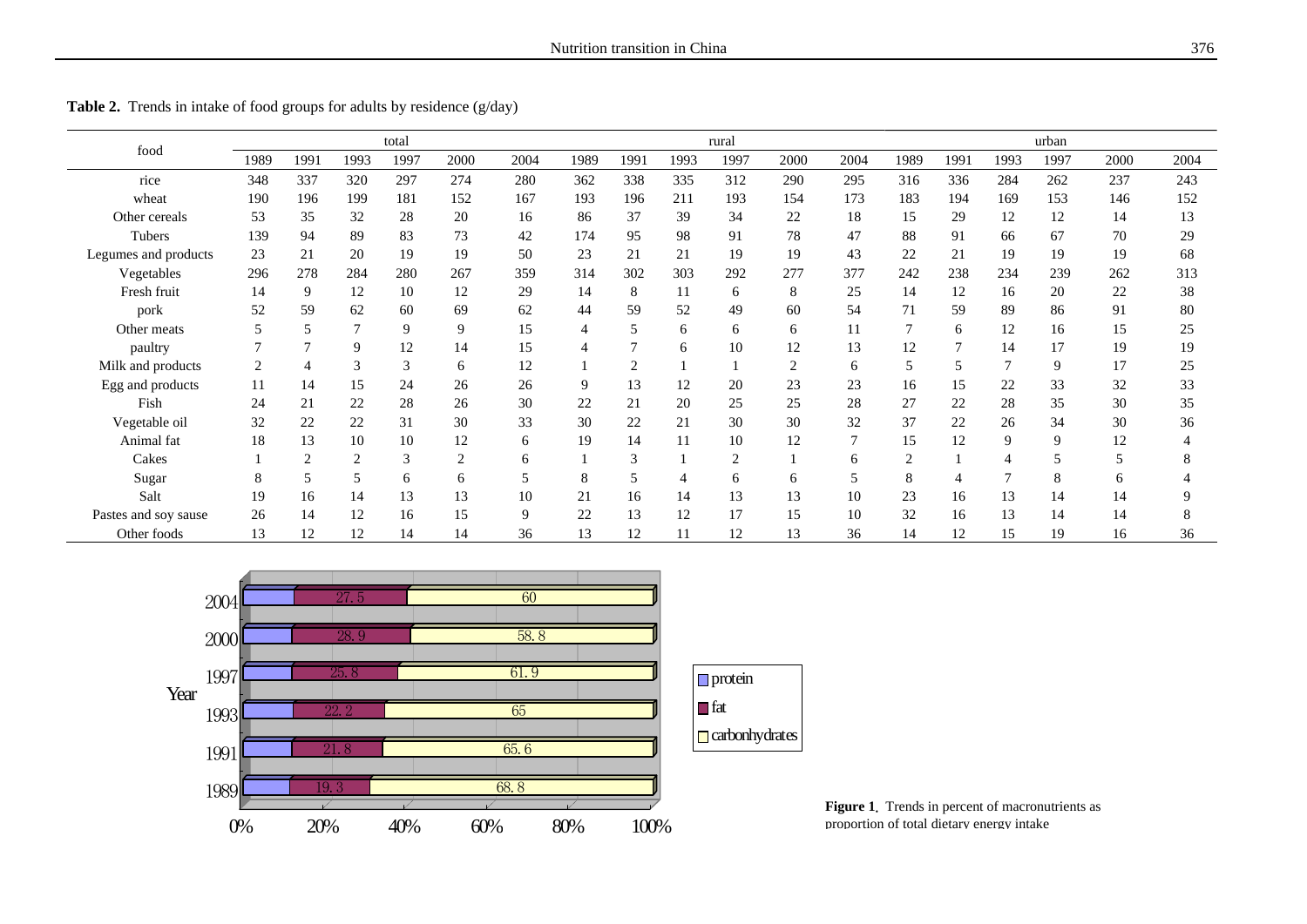

**Figure 2.** Trends in cereal consumption of adults (18-45 years) by residence, 1989-2004

increased consumption of saturated fat and cholesterol and decreasing consumption of fruits and vegetables. Many, but not all, of these changes are more pronounced in urban areas.<sup>4-9</sup>

 Adult's intake of cereals and starchy roots has declined over the past ten years from 601g/d to 460g/d and 147g/d to 42g/d respectively. Intake of vegetables and fruits has remained relatively stable. During the same period the consumption of animal food, especially the consumption of meat and egg increased from 75g/d to 122g/d and 11g/d to 26g/d respectively (Table 2). Total energy intake has decreased, but the diet has become proportionately richer in fat and protein (Table 2). These trends generally represent positive developments in adult's diets. The proportion of dietary energy derived from fat in the adult diet has dramatically increased from 19 to 28 percent over the past decade, mainly due to replacement of calories from carbohydrate (Fig 1). The pace of this trend is alarming and signals a need to quickly attempt to slow intake of fats, as the population level of intake will soon be over recommended levels.

 The changes of food groups, which accompany the trend in increasing fat intake, include an increased consumption of pork, milk and vegetable oils (Table 2). About one half of dietary fat comes from edible oil, while the consumption of refined animal fat decreased. Critical to controlling fat intake of the Chinese diet is decreasing consumption of vegetable oil, pork and pork products. The proportion of energy from fat reached 30 percent in the suburb and town areas and 35percent in urban areas. In 2004, urban adults' intake of cholesterol reached 376.8 mg/d. The intake of 54 percent of urban adults residents was over 300 mg/d. The intake of suburb and town residents increased to 318 mg/d and 285 mg/d respectively, but the intake of rural residents kept stable at a lower level of 150 mg/d. The high intake of dietary fat and cholesterol leads to the increase of risk of suffering from chronic diseases such as obesity, diabetes, cardio-vascular disease and some cancers, especially in middle age and elderly populations. Facing a rapid development of nutrition transition, it is important to better guide the public to make rational dietary choices and to take some measures to control high intake of dietary fat and cholesterol that are very significant factors in prevention and control of chronic diseases in China.

 Analysis of trends in intake of major food groups stratified by income and urban/rural residence provides some interesting insight on current trends (Table 3). Certain trends in intake, for example increased intake of fruit, vegetables and milk seem to be dominated by residence, with urban consumers more likely to have increased intake of fruit and milk and rural consumers more likely to consume vegetables. Income can be seen as driving intake of sugar, while a combination of residence and income seems to appear in trends of meat consumption.

 Figures 2 and 3 illustrate trends in consumption of cereals and meat products by residence. Since 1989, cereal consumption has decreased in all areas, with basically proportional decreases in all areas from 1993 to 2004. The pattern for consumption of meat has been somewhat different, rising dramatically from 1991 to 1993 first in cities and towns (county town) and then in suburban areas (suburban village) from 1997-2004. Meat consumption in the most rural village areas, has not increased as dramatically and is currently far below consumption levels in the three other areas. Intakes of dietary cholesterol

 Comparing the survey from 1989 to 2004, the energy and protein intake was decreased. But the quantity of protein increased. The average calcium intake among the city and the suburb population was only about 430 milligrams per day, among the town and village population, the average calcium intake was about 380 milligrams per day. The intake of vitamins and other minerals was steady (Table 4).

#### *Trends in Nutritional status*

The status of nutrition among the Chinese people has been significantly improved and the quality of the average diet of the Chinese improved. Micronutrient deficiencies such as iron and vitamin A are still a problem in both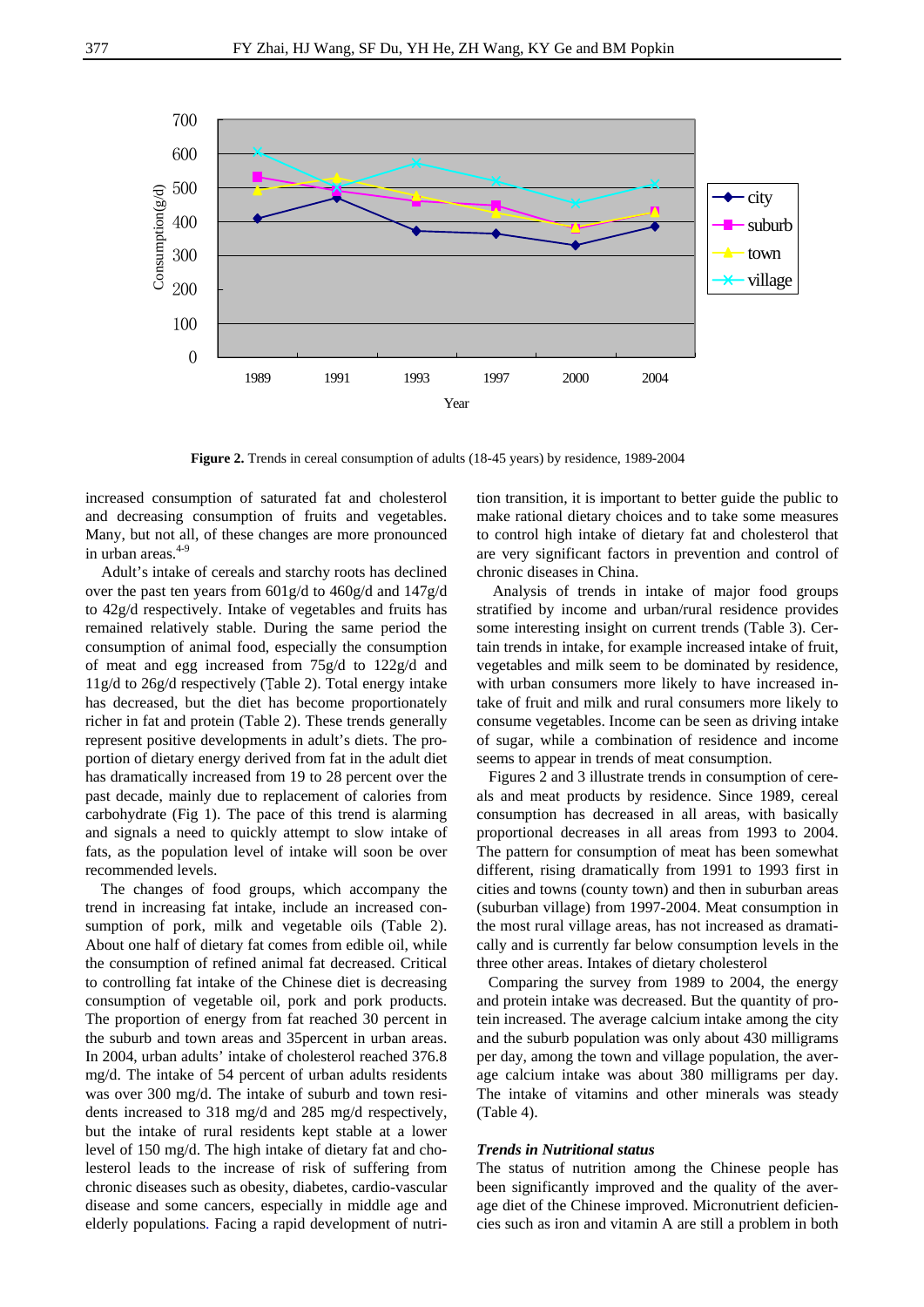| ۰.<br>۰<br>× | ۰.<br>×<br>۰.<br>M. |
|--------------|---------------------|
|              |                     |

| food          |      |         |                          | rural       |        | urban            |        |        |  |  |  |
|---------------|------|---------|--------------------------|-------------|--------|------------------|--------|--------|--|--|--|
|               |      | total   | low                      | medium      | high   | low              | medium | high   |  |  |  |
| Cereals       |      |         |                          |             |        |                  |        |        |  |  |  |
|               | 1989 | 601     | 720                      | 646         | 563    | 612              | 481    | 454    |  |  |  |
|               | 1991 | 568     | 665                      | 572         | 490    | 652              | 546    | 485    |  |  |  |
|               | 1993 | 551     | 668                      | 592         | 504    | 518              | 469    | 412    |  |  |  |
|               | 1997 | 506     | 592                      | 545         | 487    | 460              | 423    | 403    |  |  |  |
|               | 2000 | 446     | 499                      | 473         | 427    | 438              | 385    | 367    |  |  |  |
| Tubers        |      |         |                          |             |        |                  |        |        |  |  |  |
|               | 1989 | 147     | 262                      | 158         | 107    | 147              | 66     | 56     |  |  |  |
|               | 1991 | 94      | 141                      | 85          | 65     | 116              | 90     | 68     |  |  |  |
|               | 1993 | 89      | 129                      | 97          | 73     | 75               | 66     | 56     |  |  |  |
|               | 1997 | 83      | 103                      | 97          | $72\,$ | 75               | 69     | 57     |  |  |  |
|               | 2000 | 73      | 92                       | 78          | 65     | 67               | 54     | 54     |  |  |  |
| Legumes       |      |         |                          |             |        |                  |        |        |  |  |  |
|               | 1989 | 82      | $77 \,$                  | 80          | 85     | 92               | $80\,$ | 81     |  |  |  |
|               | 1991 | 83      | 69                       | 92          | 87     | 67               | 92     | 90     |  |  |  |
|               | 1993 | 79      | 67                       | 82          | 86     | 74               | 87     | $80\,$ |  |  |  |
|               | 1997 | 84      | 76                       | 81          | 87     | 88               | 97     | $80\,$ |  |  |  |
|               | 2000 | 99      | 101                      | 103         | 96     | 97               | 101    | 95     |  |  |  |
| Meat          |      |         |                          |             |        |                  |        |        |  |  |  |
|               | 1989 | 75      | 39                       | 64          | $78\,$ | 91               | 104    | 121    |  |  |  |
|               | 1991 | 85      | 41                       | 87          | 118    | 50               | 92     | 117    |  |  |  |
|               | 1993 | 94      | 47                       | 62          | 115    | 107              | 145    | 159    |  |  |  |
|               | 1997 | 105     | 56                       | 75          | 119    | 110              | 171    | 166    |  |  |  |
|               | 2000 | 117     | 72                       | 93          | 137    | 126              | 162    | 186    |  |  |  |
| Fish          |      |         |                          |             |        |                  |        |        |  |  |  |
|               | 1989 | 24      | 11                       | 17          | 36     | 19               | 29     | 34     |  |  |  |
|               | 1991 | 21      | 9                        | 17          | 34     | 13               | 16     | 36     |  |  |  |
|               | 1993 | $22\,$  | 11                       | 15          | 33     | 19               | 29     | 36     |  |  |  |
|               | 1997 | 28      | 16                       | 24          | 34     | 21               | 33     | 49     |  |  |  |
|               | 2000 | 26      | 18                       | 20          | 36     | 23               | 28     | 40     |  |  |  |
| Milk          |      |         |                          |             |        |                  |        |        |  |  |  |
|               | 1989 | 1.3     | 0.0                      | 0.0         | 0.6    | 1.2              | 1.7    | 8.0    |  |  |  |
|               | 1991 | $2.0\,$ | 0.3                      | 0.1         | 3.8    | 0.1              | 1.4    | 8.0    |  |  |  |
|               | 1993 | 2.2     | $0.0\,$                  | 0.2         | 2.2    | 2.9              | 2.0    | 11.8   |  |  |  |
|               | 1997 | 1.8     | 0.1                      | 0.5         | 0.9    | 0.9              | 3.8    | 9.3    |  |  |  |
|               | 2000 | 4.1     | 0.3                      | 0.6         | 4.1    | 3.4              | 10.6   | 16.7   |  |  |  |
| Vegetables    |      |         |                          |             |        |                  |        |        |  |  |  |
|               | 1989 | 296     | 349                      | 310         | 288    | 311              | 236    | 222    |  |  |  |
|               | 1991 | 278     | 292                      | 288         | 269    | 285              | 261    | 261    |  |  |  |
|               | 1993 | 284     | 295                      | 317         | 299    | 218              | 245    | 242    |  |  |  |
|               | 1997 | 281     | 281                      | 306         | 289    | 242              | 254    | 264    |  |  |  |
|               | 2000 | 265     | 271                      | 283         | 281    | 213              | 231    | 253    |  |  |  |
| Fruit         |      |         |                          |             |        |                  |        |        |  |  |  |
|               | 1989 | 14      | $\overline{4}$           | 10          | $27\,$ | $\overline{4}$   | 15     | $22\,$ |  |  |  |
|               | 1991 | 9       | 3                        | $\,$ 8 $\,$ | 13     | 6                | 6      | 23     |  |  |  |
|               | 1993 | 12      | $\overline{\mathcal{L}}$ | 8           | $20\,$ | 6                | 11     | 31     |  |  |  |
|               | 1997 | 10      | $\overline{c}$           | 5           | 10     | $\boldsymbol{7}$ | 16     | 39     |  |  |  |
|               | 2000 | 12      | 4                        | 6           | 14     | 11               | $20\,$ | 36     |  |  |  |
| Fats and oils |      |         |                          |             |        |                  |        |        |  |  |  |
|               | 1989 | $50\,$  | 41                       | 52          | 54     | 52               | $50\,$ | 55     |  |  |  |
|               | 1991 | 35      | 29                       | 35          | $42\,$ | 32               | 32     | 39     |  |  |  |
|               | 1993 | 32      | 24                       | 33          | 37     | 33               | 34     | 36     |  |  |  |
|               | 1997 | 41      | 34                       | 40          | 45     | $40\,$           | 45     | $42\,$ |  |  |  |
|               | 2000 | 42      | 39                       | 42          | 46     | 39               | 44     | 41     |  |  |  |
| Sugar         |      |         |                          |             |        |                  |        |        |  |  |  |
|               | 1989 | 2.7     | 1.5                      | 1.6         | 3.8    | 2.1              | 3.1    | 5.4    |  |  |  |
|               | 1991 | 1.9     | 0.9                      | $1.0\,$     | 3.6    | $1.0\,$          | 1.2    | 3.4    |  |  |  |
|               | 1993 | 2.1     | 1.1                      | 1.0         | 2.4    | 2.7              | 2.4    | 5.4    |  |  |  |
|               | 1997 | 2.9     | 0.9                      | 1.7         | 4.6    | 1.4              | 3.2    | 7.7    |  |  |  |
|               | 2000 | 2.3     | 1.2                      | 1.5         | 3.7    | 1.0              | 2.1    | 5.2    |  |  |  |

**Table 3.** Trends in food intake for adults (18-45 yrs) stratified by residence and income group (g/day)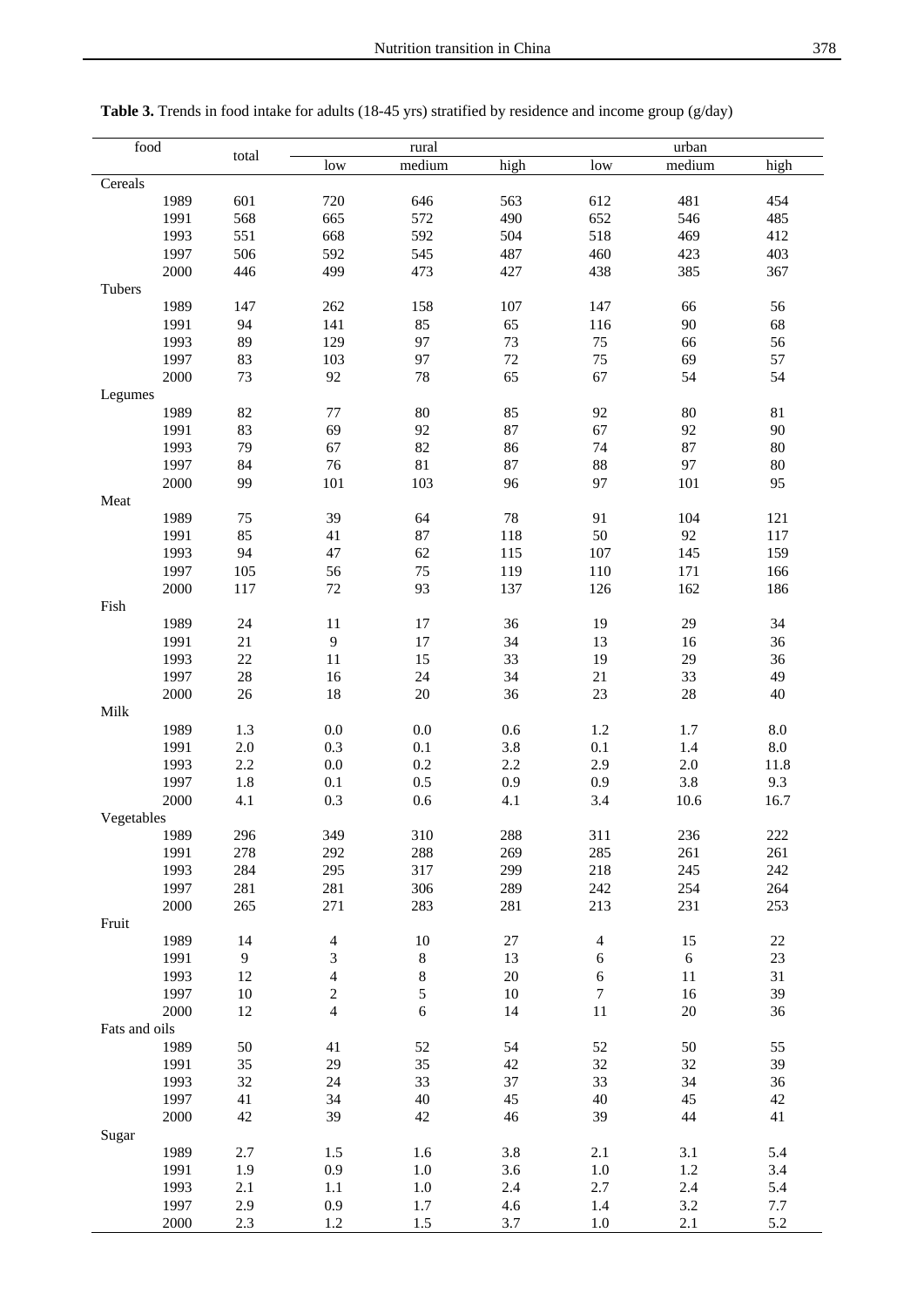|                |           |           | Nutrients      |                |                 |              |              |                 |                 |                    |                |                          |
|----------------|-----------|-----------|----------------|----------------|-----------------|--------------|--------------|-----------------|-----------------|--------------------|----------------|--------------------------|
| commu-<br>nity | year      | N         | Energy<br>(MJ) | Protein<br>(g) | Calcium<br>(mg) | Iron<br>(mg) | Zinc<br>(mg) | Retinol<br>(RE) | Thiamin<br>(mg) | Riboflavin<br>(mg) | Niacin<br>(mg) | Ascorbic<br>Acid<br>(mg) |
|                | 1989      | 934       | 10.8           | 77.1           | 395.7           | 24.2         | 11.7         | 546.8           | $1.2\,$         | $0.8\,$            | 15.9           | 85.4                     |
| city           | 1991      | 858       | 10.2           | 72.3           | 360.4           | 21.0         | 11.1         | 527.8           | 1.1             | 0.7                | 14.5           | 90.8                     |
|                | 1993      | 645       | 9.8            | 75.1           | 373.8           | 22.1         | 11.1         | 568.2           | 1.1             | 0.8                | 15.9           | 78.4                     |
|                | 1997      | 660       | 10.3           | 78.9           | 422.0           | 26.4         | 12.9         | 639.5           | 1.1             | 0.9                | 18.0           | 83.3                     |
|                | 2000      | 609       | 10.0           | 77.1           | 437.5           | 25.6         | 12.5         | 659.0           | 1.1             | 0.9                | 17.6           | 87.4                     |
|                | 2004      | 599       | 9.7            | 77.4           | 427.7           | 24.2         | 12.1         | 860.5           | 1.1             | 0.9                | 16.8           | 78.2                     |
|                | 1989      | 988       | 12.5           | 84.6           | 458.7           | 25.8         | 13.2         | 730.8           | 1.4             | 0.9                | 17.3           | 135.7                    |
|                | 1991      | 944       | 10.5           | 72.2           | 353.7           | 21.2         | 11.2         | 496.2           | 1.2             | 0.7                | 14.6           | 99.7                     |
| suburb         | 1993      | 877       | 11.0           | 80.0           | 420.5           | 23.2         | 12.4         | 559.7           | 1.2             | 0.8                | 16.4           | 106.4                    |
|                | 1997      | 919       | 11.2           | 77.5           | 464.5           | 28.4         | 13.3         | 624.8           | 1.1             | 0.9                | 18.3           | 101.7                    |
|                | 2000      | 882       | 10.4           | 75.6           | 431.8           | 25.5         | 12.6         | 608.8           | 1.1             | 0.9                | 18.0           | 96.0                     |
|                | 2004      | 917       | 9.9            | 72.1           | 430.0           | 23.9         | 12.2         | 786.1           | 1.1             | 0.9                | 16.2           | 82.0                     |
|                | 1989      | 879       | 11.8           | 81.2           | 434.6           | 26.2         | 12.8         | 554.5           | 1.3             | 0.8                | 17.1           | 101.1                    |
|                | 1991      | 808       | 10.8           | 74.4           | 367.2           | 23.3         | 11.7         | 395.8           | 1.3             | 0.7                | 14.5           | 95.1                     |
|                | 1993      | 783       | 10.7           | 78.5           | 365.8           | 22.0         | 12.1         | 548.2           | 1.2             | 0.8                | 16.4           | 83.2                     |
| town           | 1997      | 705       | 10.1           | 72.1           | 388.0           | 24.3         | 12.2         | 589.3           | 1.1             | 0.8                | 16.9           | 83.9                     |
|                | 2000      | 852       | 10.2           | 73.5           | 395.6           | 24.7         | 12.4         | 533.0           | 1.1             | 0.8                | 16.7           | 80.6                     |
|                | 2004      | 686       | 9.6            | 71.9           | 372.8           | 23.0         | 11.9         | 813.5           | $1.0\,$         | $0.8\,$            | 15.6           | 79.7                     |
|                |           | 1989 2976 | 13.2           | 86.6           | 493.1           | 28.3         | 14.0         | 594.8           | 1.5             | 0.9                | 18.4           | 143.4                    |
|                | 1991 2877 |           | 10.5           | 74.2           | 365.9           | 22.5         | 11.4         | 410.4           | $1.2\,$         | $0.7\,$            | 14.8           | 88.2                     |
|                | 1993 2892 |           | 11.6           | 81.9           | 415.3           | 24.5         | 13.0         | 393.3           | 1.4             | 0.8                | 16.6           | 113.8                    |
| village        | 1997 2595 |           | 11.0           | 74.3           | 396.9           | 25.8         | 12.7         | 391.0           | 1.3             | $0.8\,$            | 17.1           | 92.4                     |
|                | 2000 2725 |           | 10.6           | 70.2           | 441.3           | 25.7         | 12.3         | 421.4           | 1.2             | $0.8\,$            | 16.1           | 102.2                    |
|                | 2004 2272 |           | 10.2           | 73.2           | 396.4           | 23.8         | 12.1         | 661.6           | $1.1\,$         | $0.7\,$            | 15.7           | 98.5                     |
|                | 1989 5777 |           | 12.5           | 83.9           | 462.5           | 26.9         | 13.3         | 604.3           | 1.4             | 0.9                | 17.6           | 126.3                    |
|                | 1991 5487 |           | 10.5           | 73.6           | 363.1           | 22.1         | 11.4         | 441.9           | 1.2             | 0.7                | 14.7           | 91.6                     |
|                | 1993 5197 |           | 11.2           | 80.2           | 403.1           | 23.6         | 12.5         | 468.6           | 1.3             | $0.8\,$            | 16.5           | 103.2                    |
| total          | 1997 4879 |           | 10.8           | 75.2           | 412.0           | 26.1         | 12.8         | 501.7           | 1.2             | $0.8\,$            | 17.4           | 91.6                     |
|                | 2000 5068 |           | 10.4           | 72.5           | 431.5           | 25.5         | 12.4         | 501.3           | 1.1             | $0.8\,$            | 16.7           | 95.7                     |
|                | 2004 4474 |           | 10.0           | 73.3           | 403.9           | 23.7         | 12.1         | 737.0           | 1.1             | $0.8\,$            | 15.9           | 89.5                     |

### **Table 4.** Nutrients intake by communities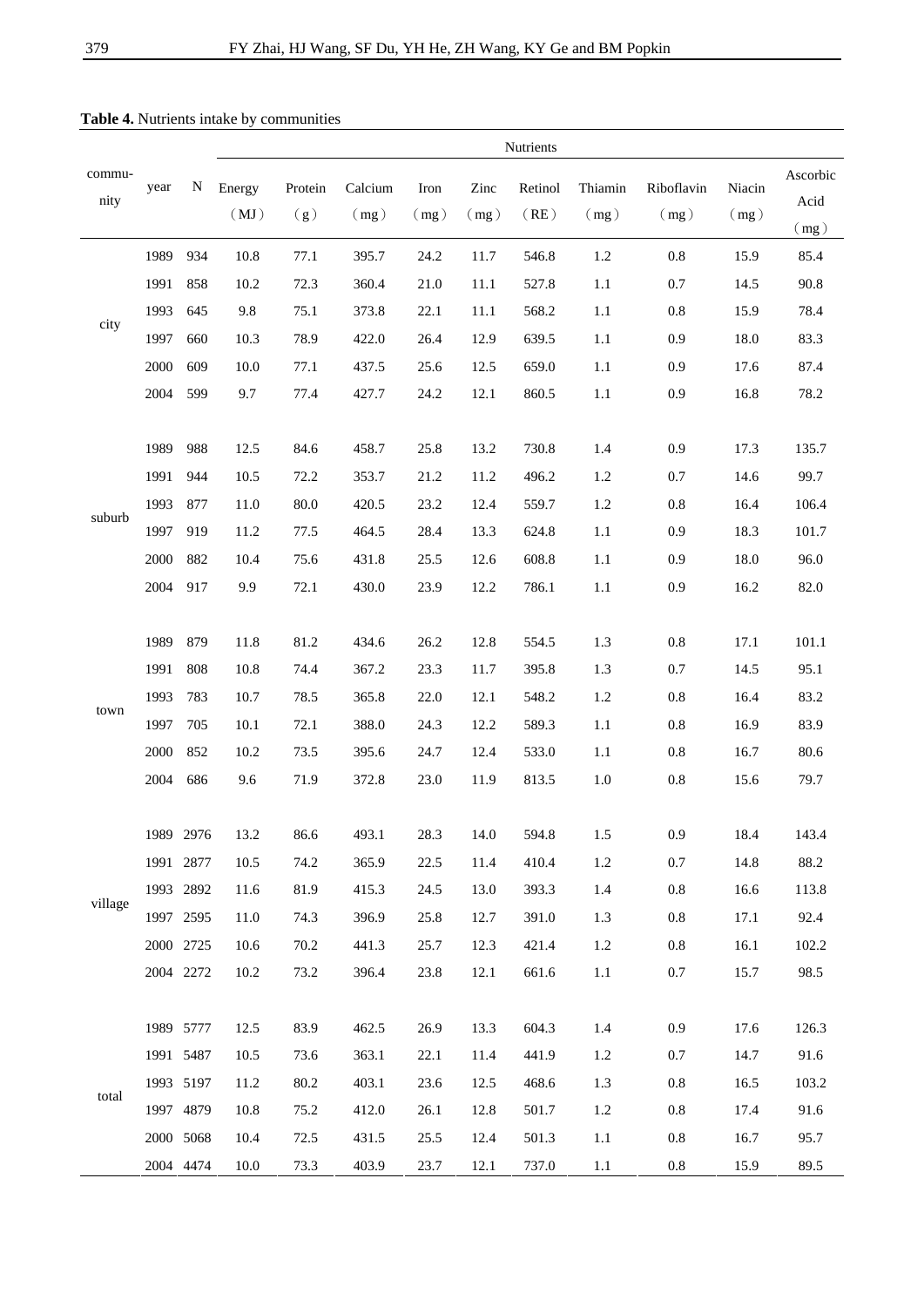

**Figure 3**. Trends in consumption of meat in adults (18-45 yrs) by residence, 1989-2004

urban and rural populations. Trends in the nutritional status of the Chinese population clearly demonstrate that under nutrition is reducing rapidly, while overweight and obesity are increasing in both children and adults.

 Recent data from the China Economic, Population, Nutrition and Health Survey show that almost 19.9% of the adult population was overweight, which is defined as having a BMI greater than  $25\text{kg/m}^2$ . While 6.8 percent of adults were underweight, which is defined as having a BMI less than  $18.5 \text{ kg/m}^2$ . In male the prevalence of overweight increased form 6.4 to 11.9 in 1989 to 2000. The percent of increasing was 210.9%. Moreover the rate of increasing was more rapid than before. In female the prevalence of overweight increased from 11.4 to 19.9 in 1989 to 2000. According to this information, in 2000 total numbers of overweight and obese persons are 200 million and over 60 million respectively in China (Fig 4).



**Figure 4.** Trends in under and over nutrition in adults by urban and rural residence and gender



**RM Figure 5**. Changes in distribution of adult male BMI



**Figure 6**. Changes in distribution of adult female BMI

The distribution of BMI estimated from this survey in 1989, 1997, 2000and 2004. are shown in Figure 5 and Figure 6. We can see the line of BMI moved to right both in male and female. So the proportion of right becomes bigger than before. If we do not act now the prevalence of overweight and obesity will increase more rapid than before.

#### **Discussion**

In the past twenty years, the status of diet and nutrition among the urban and rural Chinese population has been improved significantly, and the prevalence of malnutrition and nutrition deficiency has been continuously decreased. 1-4,10-13 Mortality from infectious disease, such as hepatitis, dysentery and malaria, had been controlled in the past twenty years. However, in the meantime China is undergoing a remarkably fast, but undesirable, shift towards a stage of the nutrition transition dominated by a high intake of fat and animal food, as well as a high prevalence of diet-related non-communicable diseases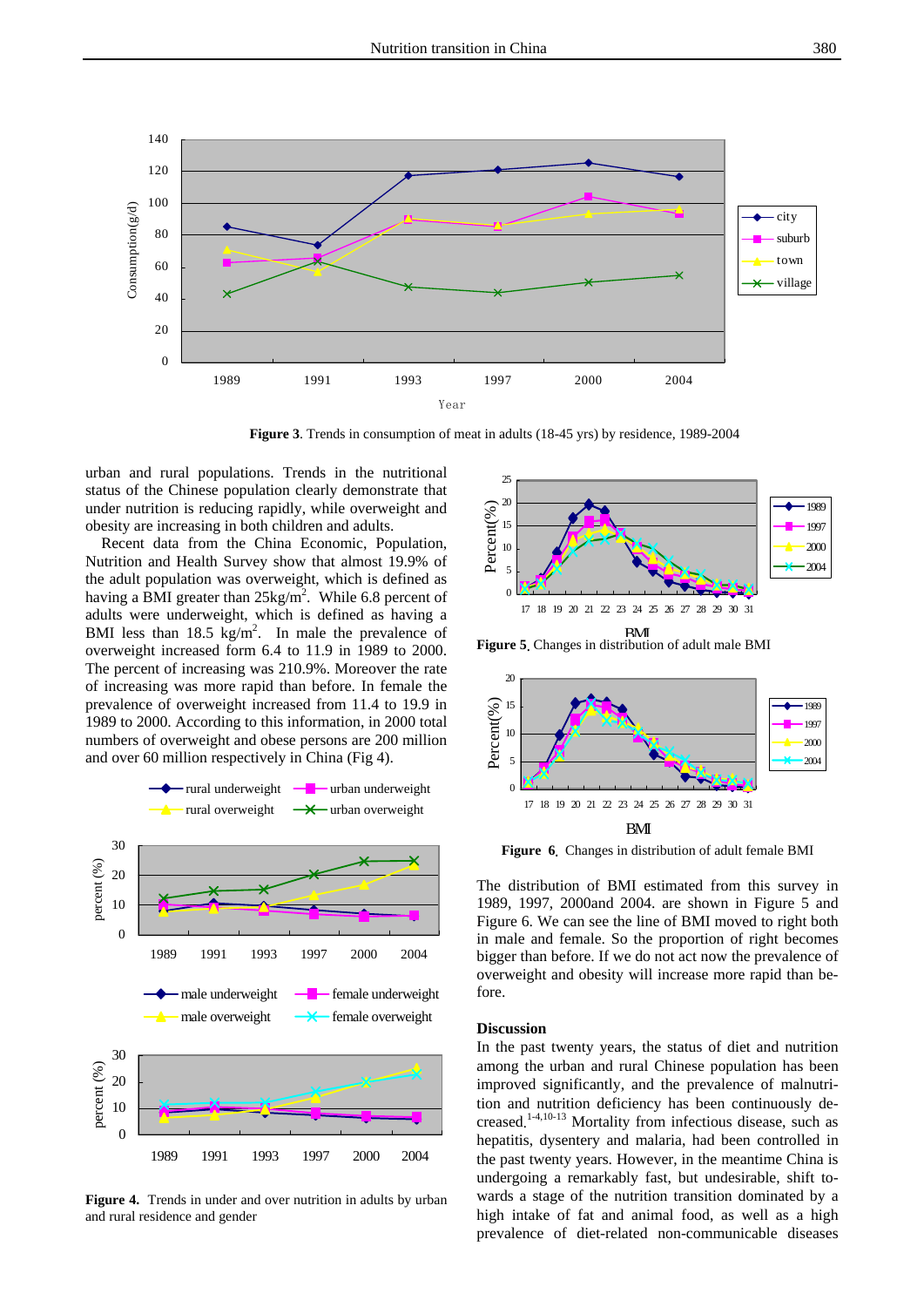such as obesity, diabetes mellitus, cardiovascular disease and cancer. At the same time, significant pockets of under-nutrition and poverty still affect millions of Chinese.

 The status of nutrition and health among the Chinese people has been significantly improved in the past twenty years. China represents one of the more rapidly developing countries in the world. In the past two decades, the annual growth rate of the gross domestic product (GDP) was more than eight percent, the highest rate in recent world history. China has achieved remarkable economic progress and high levels of education, but a rapid evolution of the Chinese diet has accompanied these economic shifts and related social changes. A longer, more detailed history of the Chinese nutrition transition is available. The classic Chinese diet includes cereals and vegetables with few animal foods. It is a diet that many scholars consider most healthful when adequate levels of intake are achieved. With the prosperous economy, the quality of the average diet of the Chinese people has improved significantly. The energy and protein intake among the urban and rural population have been basically satisfactory, the consumption of meat, poultry, egg and other animal products has been increased significantly, and the percentage of good quality protein in the diet has increased. But the dietary pattern among the urban residents is not reasonable to certain extent. The consumption of meat and oil is too high, and cereals consumption is at a relatively low level. Low consumption of dairy and soy products remains a common problem in China. High dietary energy, high dietary fat and less physical activity are closely related to the occurrence of overweight, obesity, diabetes and abnormal blood lipid level; high salt intake is closed to the risks of hypertension. It should be particularly emphasized that those who had higher level of fat intake and less physical activity have the highest risks for the above mentioned chronic diseases.<sup>13,14</sup>

 China is facing simultaneous challenges of under and over nutrition. The Governments efforts in the past decades, to reduce under nutrition have been very successful and the prevalence of stunted and underweight children has lowered significantly, although levels remain high in some poor rural provinces. The prevalence of growth retardation is highest among the one-year-old age group, and this demonstrates the significant problem associated with the improper use of complementary foods in infants in rural areas. Micronutrient deficiencies such as iron and vitamin A still exist in both urban and rural populations. On the other hand, The prevalence of overweight and obesity and the morbidity of non-communicable disease, such as hypertension, type 2 diabetes have been significantly increased in the past twenty years.<sup>13,15</sup> And the problem of abnormal blood lipid levels requires close attention. So the burden of the chronic noncommunicable in China is becoming heavier in the past twenty years.

 China is undergoing a remarkable, but undesirable, rapid transition towards a stage of the nutrition transition characterised by high rates of DR-NCDs in a very short time. Some public sector Chinese organisations have combined their efforts to create the initial stages of systematic attempts to reduce these problems. These efforts, which focus on both under- and over nutrition, include

the new Dietary Guidelines for Chinese residents, the Chinese pagoda and the National Plan of Action for Nutrition in China, issued by the highest body of the government, the State Council. There are selected agricultural sector activities that are laudable and few other systematic efforts that are impacting behaviour. In the health sector, efforts related to reducing hypertension and diabetes are becoming more widespread, but there is limited work in the nutrition sector. One is need for the nutrition education activities to promote the principle of Dietary Guidelines for Chinese residents. Another is the need for strengthened guidance on increased physical activity and the dissemination of its benefit to the whole country.

#### **References**

- 1. Chinese Statistical Yearbook, 1980-2002
- 2. UNDP, 2004
- 3. UNESCAP, 2004
- 4. Shufa Du, Bing Lu, Fengying Zhai, Barry M Popkin. A new stage of the nutrition transition in China. Public Health Nutrition:2002; 5(1A): 169-174.
- 5. Campbell TC, Parpia B, Chen J. Diet, lifestyle, and the etiology of coronary artery disease: the Cornell China study. Am. J. Cardiol. 1998; 82: 18–21T.
- 6. Fengying Zhai, Huijun Wang, S.Du, K.Ge, B.M.Popkin.The changing trend of dietary pattern of Chinese population: An eight provinces case study in China. Acta Nutritimenta Sinica, 2002; 24(4): 6-10.
- 7. Hui-jun Wang, Fengying Zhai, Shufa Du, Keyou Ge, Barry m. Popkin. The changing trend of Dietary fat intake of Chinese population-An Eight provinces case study in China, Acta Nutrimenta Sinica, 2003; 25(1): 234-238.
- 8. Popkin BM, Du S. Dynamics of the nutrition transition toward the animal foods sector in China and its implications: a worried perspective. J Nutr 2003; 133: 3898S-3906S.
- 9. Popkin BM, Lu B, Zhai F. Understanding the nutrition transition: measuring rapid dietary changes in transitional countries. Public Health Nutr 2002; 5: 947-53.
- 10. Fengying Zhai, Huijun Wang, Suying Chang, Dawei Fu, Keyou Ge, Barry M Popkin. The Current Status, Trend, and Influencing Factor to Malnutrition of Infants and Children in China. J Community Nutrition, 2004, 6(2): 78-85
- 11. Chang S Y, Chang Y, Fu Z Y, He W: Multiple factor analysis of the nutrition status of children in poor rural counties of China. Hygiene Research. 1996; 25 (Suppl): 83-86.
- 12. Zhai F, Fu D, Du S, Ge K, Chen C, Popkin BM. What is China doing in policy-making to push back the negative aspects of the nutrition transition? Public Health Nutr 2002; 5: 269-273.
- 13. Wang Y, Monteiro C, Popkin BM. Trends of obesity and underweight in older children and adolescents in the United States, Brazil, China, and Russia. Am. J. Clin. Nutr. 2002; 75: 971-977.
- 14. Bell AC, Ge K, Popkin BM. The road to obesity or the path to prevention: motorized transporation and obesity in China. Obes Res 2002; 10: 277-283.
- 15. Stookey JD. Energy density, energy intake and weight status in a large free-living sample of Chinese adults: exploring the underlying roles of fat, protein, carbohydrate, fiber and water intakes. Eur. J. Clin. Nutr. 2001; 55: 349-359.